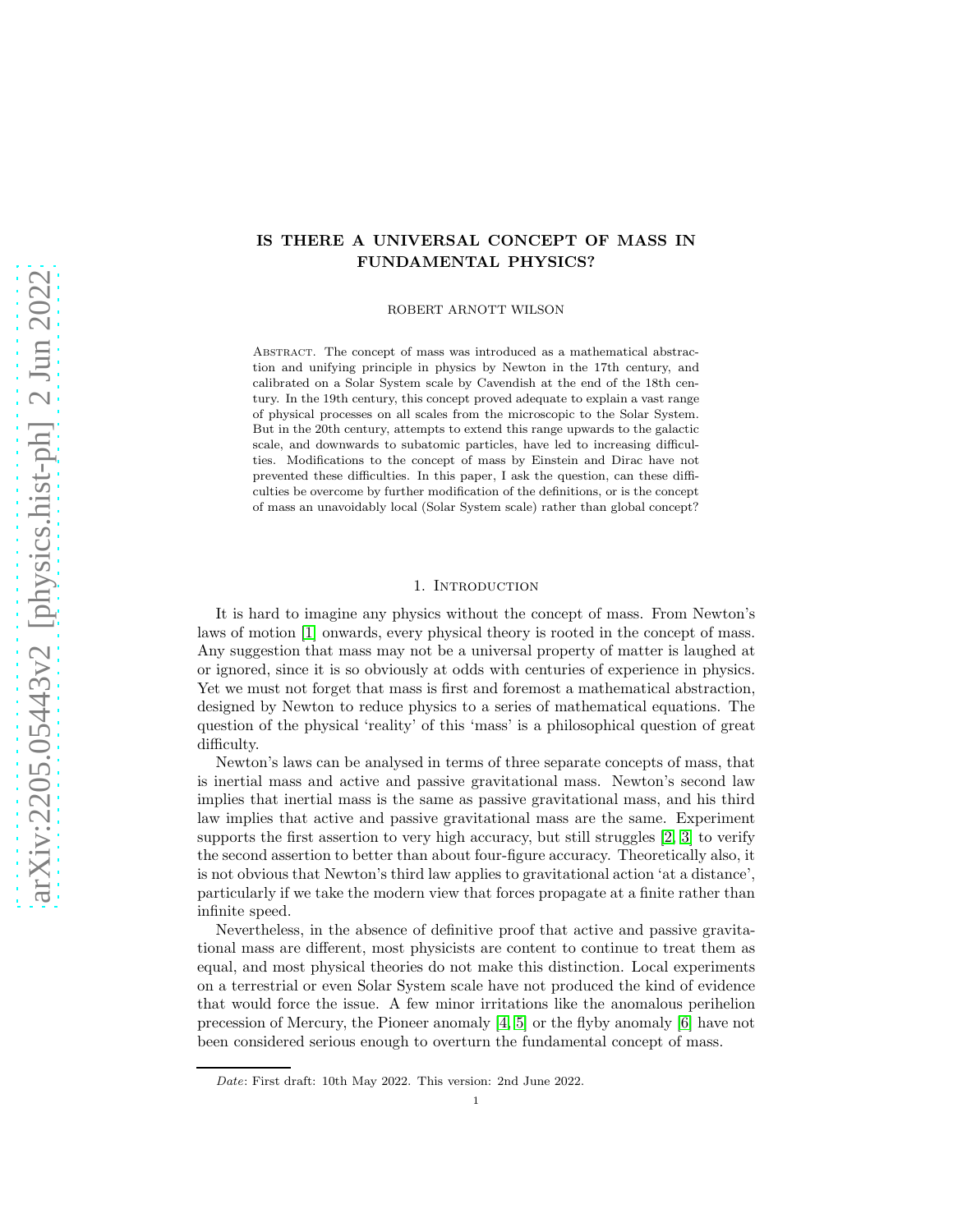#### 2 ROBERT ARNOTT WILSON

Observations on a galactic scale [\[7\]](#page-8-2), however, have demonstrated conclusively that the inertial mass of the visible matter in the galaxy is much less than the active gravitational mass required to hold the stars in their orbits. This may be because there is a lot of invisible ('dark') matter, or it may be because the (practical) equivalence of inertial and active gravitational mass on a Solar System scale does not extend to the galactic scale. Conventional wisdom supports the former assumption, although we still lack direct evidence for such dark matter [\[8\]](#page-8-3), and other theories have been put forward [\[9\]](#page-8-4).

### 2. Calibration of mass

The single most important experiment that supports the equivalence of inertial and active gravitational mass is the Cavendish experiment [\[10\]](#page-8-5) of 1798. Modern experiments have improved the accuracy by two or three significant figures, but that is all. Accurate Solar System astronomy can then extend this equivalence to the Solar System scale without much decrease in accuracy, but beyond that range the accuracy falls off quite rapidly.

These facts make experimental tests of the equivalence principle very difficult, since we cannot get a long way from the Solar System to make direct tests. With increased accuracy, local tests on the Earth might eventually detect a clear signal of a difference between inertial and active gravitational mass, but this has not happened yet. It is also possible that the equivalence principle actually does hold to high accuracy on this scale, and such experiments will never find a discrepancy.

There is however another way to test whether the calibration of mass on a Solar System scale produces a universal concept of mass, or only a local practical mass. If the latter, then we should detect this locality by observing strange coincidences between mass ratios and Solar System dynamics. If the former, no such coincidences should exist. This is not an experimental test in the sense usually used in physics, but it is a plausibility argument or thought-experiment. Clearly (?) the inertial masses measured in particle experiments do not depend on Solar System dynamics. But if the calibration of inertial and gravitational masses has left a historical trace of gravitational mass in a measurement of inertial mass, then we should see it.

Experimental evidence so far is that we probably will not see it at the level of complete atoms, but we might see it at the level of subatomic particles, for example in the masses of electron, proton and neutron. Has the inertial mass ratio of proton to electron retained an imprint of its calibration against gravitational mass in the late 1960s and early 1970s, before the universal adoption of quantum electrodynamics rendered this calibration obsolete?

If it has, then we should see the dimensionless constant

$$
(1) \t\t\t\t m(p)/m(e) \approx 1836.15
$$

occurring somewhere obvious in Solar System dynamics. We have

(2) 
$$
1836.15 \approx 2 \times 365.24 / \sin(23^{\circ}26'33.7'')
$$

in which 365.24 is the average number of days in a year, and  $23°26'33.7''$  was the angle of tilt of the Earth's axis [\[11\]](#page-8-6) in August 1957, June 1963 and March 1973. Does this coincidence mean anything, and if so, what does it mean? We can either dismiss it as a meaningless coincidence, or take it as (circumstantial) evidence that the Newtonian concept of mass, as calibrated by Cavendish, is irredeemably a local concept, that cannot be meaningfully extended outside the Solar System.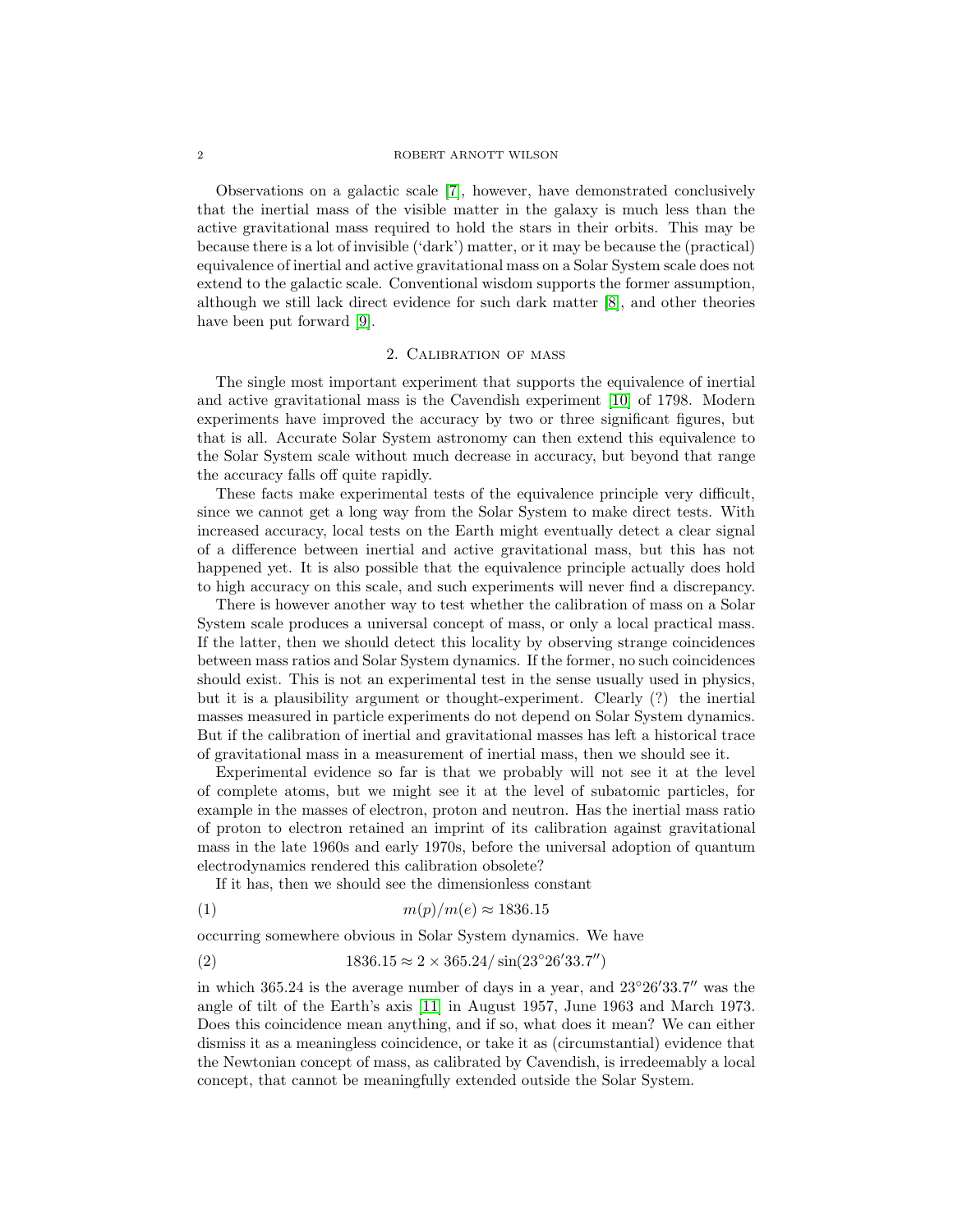First, a word on accuracy. We are not talking here about a single experiment to measure a single parameter, that can be dated to a particular time, but a large number of experiments conducted over a period of years to measure many interdependent parameters [\[12,](#page-8-7) [13\]](#page-8-8). Individual experiments can of course produce highly accurate results, but the overall exercise is only as strong as its weakest link, which in this case is the direct measurement of gravitational mass. At the time, the 1969 NIST recommendations [\[12\]](#page-8-7) quoted a standard uncertainty of 460 ppm for the value of the Newtonian gravitational constant  $G$ , that was *increased* to 730 ppm four years later [\[13\]](#page-8-8), so that the consistency of the whole picture at that time cannot be assumed to be any better than this.

This level of uncertainty in the gravitational masses of proton and electron covers a range equivalent to several centuries of variation in the angle of tilt of the Earth's axis. The fact that the experimental evidence locates the effective calibration to a period of a decade or two is therefore more than could have been reasonably expected. Clearly, therefore, the observed coincidence does not mean that the proton/electron mass ratio changes as the angle of tilt of the Earth's axis changes: the inertial mass ratio is experimentally determined to much higher accuracy than this, and the gravitational mass ratio cannot be directly measured at all. But it does mean that it is not possible to unify the theories of particle physics and gravity on the basis of a single concept of mass. Any such unified theory must separate at least two distinct concepts of mass, as is done for example in [\[14\]](#page-8-9).

It is worth making a rough estimate of the degree of 'surprise' that this coincidence should elicit. If we assume a priori that the electron mass could be anywhere between zero and the difference between the neutron and proton masses, then the surprise value here is roughly the surprise value of picking two random angles between 0° and 90°, and finding they differ by only a few seconds of arc. This is roughly the surprise value of a  $3\sigma$  anomaly in physics. Hence it is a strong signal, but not definitive. We need more evidence.

# 3. Further evidence

If the above conclusions are correct, then we should expect to see further traces of Solar System dynamics in other mass ratios. Again it must be emphasised that this does not imply that the mass ratio changes as the Solar System dynamics change. These traces are instead historical records of the calibration of various types of mass against each other, and therefore represent choices made in the building of models, rather than anything fundamental about physics.

Let us first set reasonable bounds for which mass ratios we will accept as capable of providing meaningful evidence. We surely cannot admit quarks, but only particles that have well-defined independent existence for long enough that meaningful measurements can be made. Then we must include all of the first-generation particles of spin 1/2 and spin 0, that is, besides the proton and electron, the neutron, the electron neutrino and the pions. There are far too many second-generation mesons and baryons altogether, but if we want more particles, we can consider adding in the kaons, that is the mesons that span the first and second generations. This gives us a total of seven potentially independent mass ratios, of which four can be taken between charged and neutral versions of the same type of particle. The remaining mass ratios, between three very different types of particles (matter particles, pions and kaons), have no obvious rationale and will not be considered in this paper.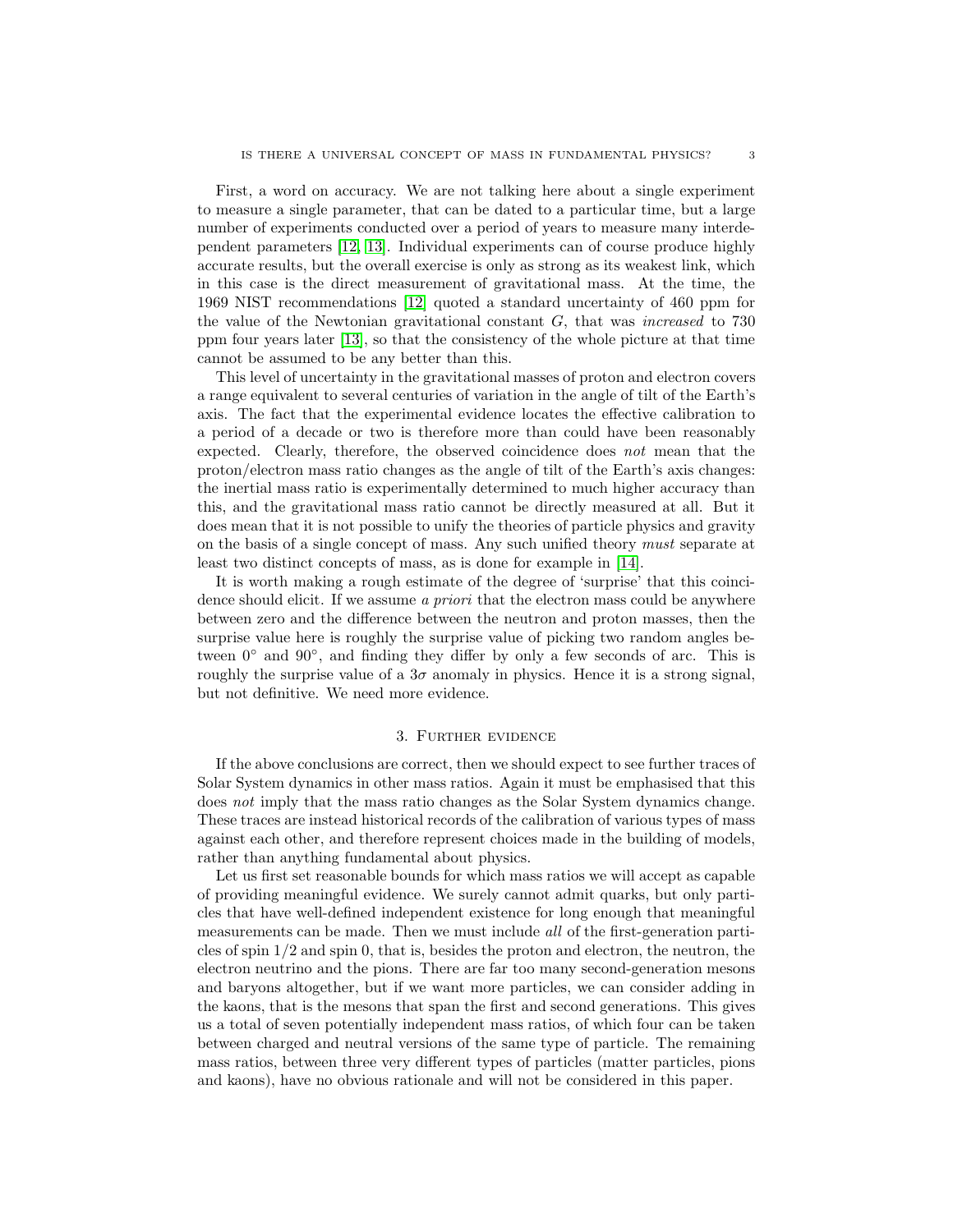#### 4 ROBERT ARNOTT WILSON

In each case we can put either the lighter or the heavier particle in the denominator, so can choose a dimensionless constant either in the range 0 to 1, or in the range 1 to infinity. In order to estimate the unlikeliness of the coincidences, we need a prior distribution on this range, for example the uniform distribution on the range 0 to 1, but I shall make no attempt at rigorous analysis of probabilities in this paper. There is little point in keeping much more than four figure accuracy here, but for the sake of transparency I give five figures everywhere, and six where available. The numerical values of the measured mass ratios are thus

$$
m(p)/m(n) \approx .998624
$$

$$
m(\pi^0)/m(\pi^{\pm}) \approx .967092
$$

$$
m(\nu_e)/m(e) \approx .00000
$$

$$
(3)
$$

$$
m(K^{\pm})/m(K^0) \approx .99209
$$

For all of these ratios, or at least the non-zero ones, we seek simple functions of an angle  $\theta$  or a frequency f. Since frequencies can be converted naturally into angles by the standard formula  $\theta = (360/f)^\circ$ , there is no mathematical distinction between the two. We may however want to keep a pair of frequencies  $f, f + 1$  to distinguish between sidereal and synodic periods of time. The kinds of functions we are looking for are very simple functions like

(4) 
$$
\theta
$$
,  $1 - \theta$ ,  $\sin \theta$ ,  $\cos \theta$ ,  $\sin^2 \theta$ ,  $\cos^2 \theta$ 

possibly with one or two normalisation constants such as 2 or  $\pi$ . So far we have used the angle of tilt of the Earth's axis, where a nominal or historical value of 23.4427◦ was used, compared to the current value of 23.4367◦ . We have also used the frequency of the night and day oscillation over a complete year, 365.24, which converts to an angle of .98565◦ . The next two available parameters of the same kind are the inclination of the Moon's orbit, which has an average value of  $5.145^{\circ}$ , varying between 4.99<sup>°</sup> and 5.30<sup>°</sup>, and the night/day frequency over a complete month, which is around 29.53, and converts to an angle of 12.19°.

Our analysis of the electron/proton mass ratio shows that there is no real choice for the formula in the first case, which must be one of

(5) 
$$
1 - 1/(2 \times 365.24) \approx .998631
$$

$$
1 - 1/(2 \times 366.24) \approx .998635
$$

Either of these gives us an accuracy of  $10^{-5}$ , which immediately increases the surprise value from  $3\sigma$  to about  $4.5\sigma$ , although it must be emphasised that this is not a rigorous statistical analysis, and must be taken with a pinch of salt. The other specific values we are looking for can be found in the following places:

$$
1 - 1/29.53 \approx .966136
$$

$$
1 - 1/(1 + 29.53) \approx .967245
$$

$$
\cos^{2}(5.145^{\circ}) \approx .99196
$$

$$
\cos^{2}(5.30^{\circ}) \approx .99147
$$

$$
(6)
$$

$$
\cos^{2}(4.99^{\circ}) \approx .99243
$$

The second of these formulae gives the pion mass ratio to an accuracy of 150 ppm, and the third gives the kaon mass ratio to 130 ppm.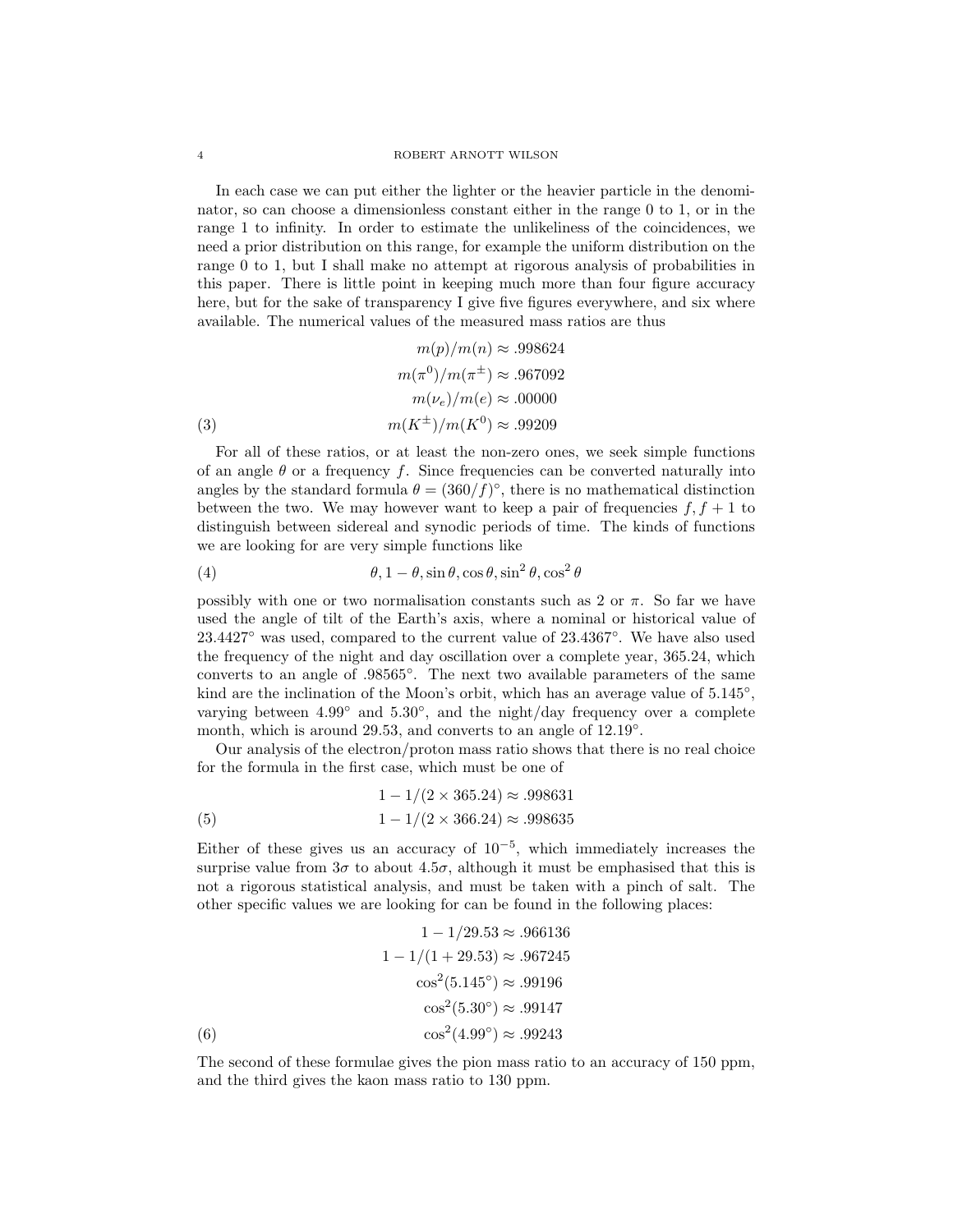The surprise value here is less easy to estimate, since I have not provided any a priori reason for choosing one formula rather than another. Taken at face value, we get an overall p-value of around  $10^{-17}$ , however, while the conventional  $5\sigma$  threshold corresponds to around  $10^{-11}$ . The surprise value of the coincidences presented so far should rather be compared with a  $6\sigma$  anomaly in more conventional physics. I have not included any surprise value in the near-zero neutrino masses, but it could be claimed a priori that the electron neutrino mass could be anything up to  $m(n) - m(p) - m(e)$ , which is more than 1.5 electron masses. With this as the prior, rather than the original standard model assumption of zero mass, we would get a further factor of  $10^{-5}$ , taking us up towards the  $7\sigma$  level. But I do not claim that a near-zero neutrino mass counts as a surprise, so exclude these cases.

The value of this evidence can certainly be disputed, and it is not my purpose here to argue about exactly how likely or unlikely such a set of coincidences really is. But if these mass ratios are really fundamental constants of nature, then we should be very surprised to see even one such coincidence, let alone four. Since these coincidences obviously do not tell us anything about fundamental physics, they must tell us about our model-building instead. What they tell us is that basing our model-building for three and a half centuries on the assumption that inertial and gravitational mass are the same thing may have been a mistake. Could this be the underlying false assumption that the experts [\[15,](#page-8-10) [16\]](#page-8-11) assert must exist?

### 4. Three generations of electrons

Perhaps the next most important thing that a theory of mass should explain is the mass ratios of the three generations of electrons, that is the electron, the muon and the tau particle. Here again we should expect to see gravitational mass ratios related to the geometry of the Solar System, being similar to, but not identical to, inertial mass ratios as measured in particle experiments. The underlying geometry is 3-dimensional, so that we need to understand the orientation of the three coordinate axes relative to the appropriate 'mass' direction. This requires us to specify two angles, one of which separates the electron from the two heavier particles, the other of which separates the muon and the tau.

This 3-dimensional space is interpreted in [\[17\]](#page-8-12) as a 3-dimensional 'time', in which the ordinary classical time is a particular direction that may, according to general relativity, depend on the gravitational field and acceleration of the observer and/or the experiment. A different interpretation of the same underlying mathematics is proposed in [\[18\]](#page-8-13), in which the three generations correspond to three different 'spins', similar to, but different from, the spins of quantum mechanics. A third perspective comes from [\[19\]](#page-8-14), in which the sum of the three masses plays a fundamental role. This suggests that the division of the sum into parts should be accomplished via  $\sin^2 \theta + \cos^2 \theta = 1$ , for two different angles  $\theta$ . If so, then the mass ratios are best described via  $\tan^2 \theta$ .

If we first compare the electron mass to the sum of the muon and tau masses, the ratio of the latter to the former is approximately

(7) 
$$
(1776.86 + 105.66)/.510999 \approx 3684.00
$$

$$
\approx (60.696)^2
$$

$$
\approx 1/\tan^2(.944^\circ)
$$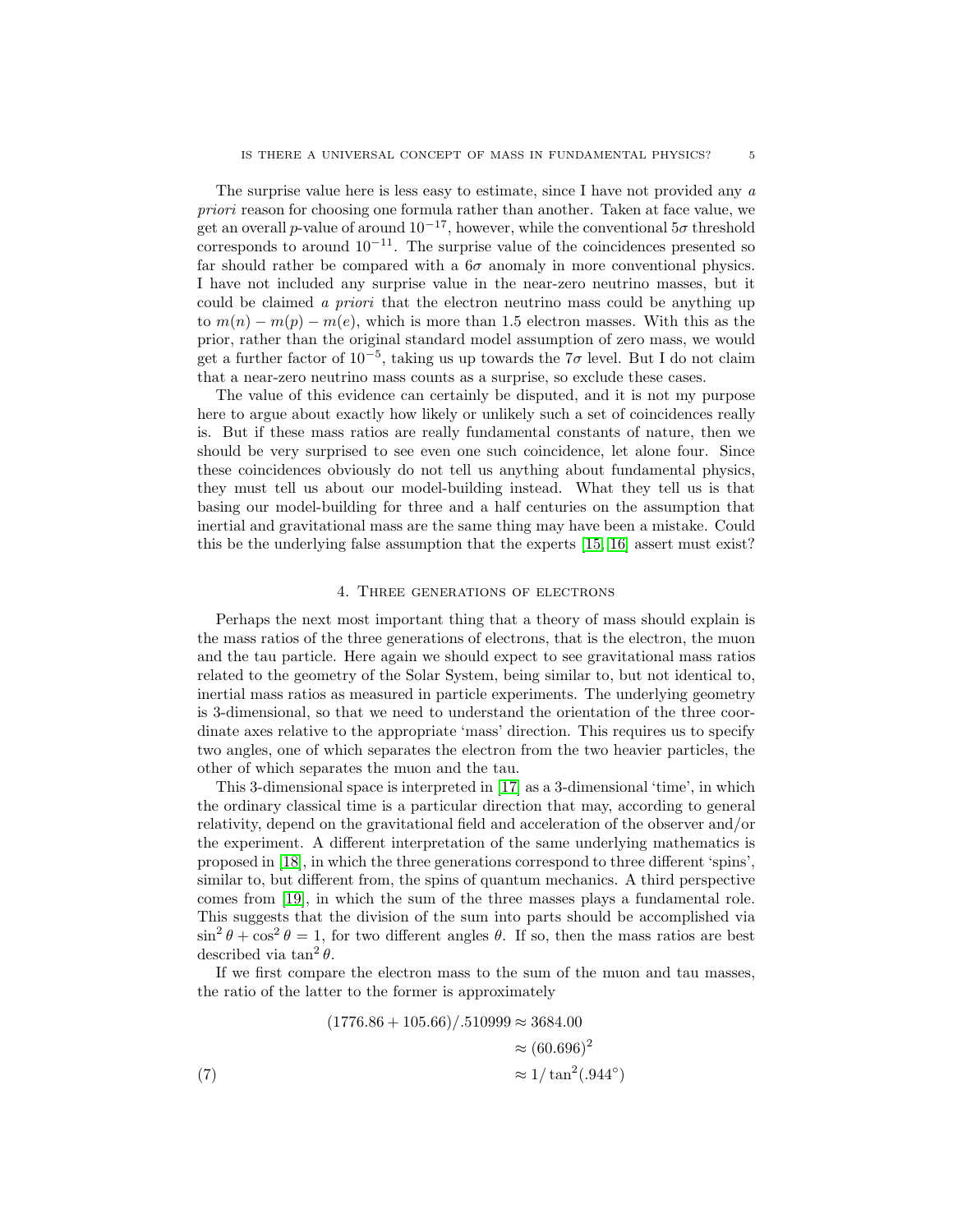Similarly for the tau/muon mass ratio

(8) 
$$
1776.86/105.659 \approx 16.817
$$

$$
\approx (4.101)^2
$$

$$
\approx 1/\tan^2(13.7^\circ)
$$

If we wish to interpret these angles as describing relationships between different 'spins', then we should compare them to a complete rotation of 360◦ . We have

(9) 
$$
360/.944 \approx 381
$$

$$
360/13.7 \approx 26.28.
$$

Interpreted in terms of inertial mass, and quantum mechanical spins, these frequency ratios have no apparent meaning, and are just arbitrary numbers that come out of experiments, without explanation. But in terms of gravitational mass, and gravitational spins, they bear some slight resemblance to the number of days in a year and a month, respectively. In order to estimate the surprise value of these coincidences, it is probably more appropriate to convert back from frequencies to angles, using perhaps the sidereal year of 366.24 days and the sidereal month of 27.32 days.

(10) 
$$
360^{\circ}/366.24 \approx .9830^{\circ}
$$

$$
360^{\circ}/27.32 \approx 13.18^{\circ}
$$

Thus the discrepancies in the two cases are  $.039^{\circ}$  and  $.52^{\circ}$  respectively. If we suppose that these are 'random' angles in the range  $0°$  to  $90°$ , then the surprise values are around 1 in 1000 and 1 in 100 respectively. Taken individually, there would be no good reason to take either of these coincidences seriously, though taken together they are harder to ignore. But taken in conjunction with the other coincidences already revealed, the surprise value becomes astronomical.

# 5. Dark matter

The strongest evidence for (cold) dark matter (CDM) is the fact that the Λ-CDM model of cosmology makes extraordinarily accurate predictions for the anisotropy of the cosmic microwave background (CMB) radiation. Fitting the model to the data gives two vital parameters for the mass density of the universe, which are usually called the baryon mass density  $\Omega_B$  and the total mass density  $\Omega_M$ . The latter is really an active gravitational mass density, since that is what is required to build structure in the universe, and the former is an inertial mass density, since it is extrapolated from locally measured inertial masses of protons and neutrons within the Solar System.

The most recent data and analysis from [\[20\]](#page-8-15) give an estimate for the ratio of baryonic matter to dark matter of

(11) 
$$
(.0224 \pm .0001) / (.120 \pm .001) \approx .1867 \pm .0015
$$

$$
\approx \tan^2(23.37 \pm .08)^\circ
$$

Hence this is the angle  $\theta$  that divides matter into baryonic and dark in the canonical ratio  $\sin^2 \theta$  to  $\cos^2 \theta$ . If this angle is, as is generally supposed, a global feature of the universe, then it would be very surprising to find it anywhere specifically local. Yet this range covers not only the present angle of tilt of Earth's axis, of around 23.437◦ , but also the past 100 years and the next 1000.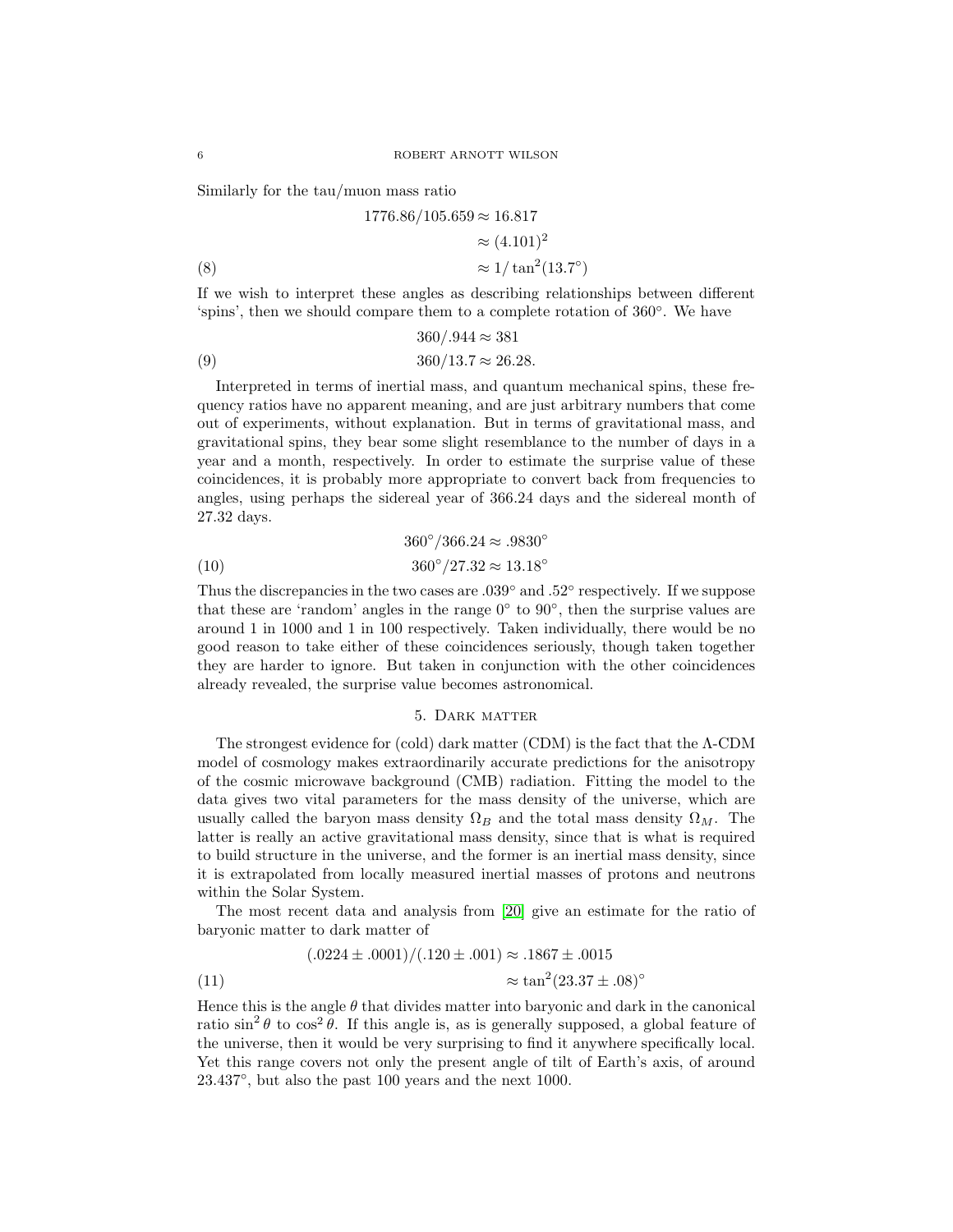Is this just a coincidence, or does it mean something? Taken on its own, with a surprise value of about  $2.5\sigma$ , it would be easy to dismiss it is a meaningless coincidence. But taken together with the six coincidences already mentioned, we see a different picture. All seven, individually and collectively, support the hypothesis that the equivalence of inertial and gravitational mass that we use in all our physical theories is locally determined, by parameters of the non-inertial motion of the laboratory, according to the internal dynamics of the Solar System.

In other words, the evidence presented in this paper is *prima facie* evidence against the Strong Equivalence Principle (SEP), and against the existence of dark matter. Observational evidence against the SEP on a galactic scale has been obtained [\[21\]](#page-8-16), whereby galaxies in different gravitational environments (to wit, isolated galaxies and galaxies in clusters) have different internal gravitational behaviour. This is known as the external field effect (EFE), which was first predicted by applying the theory of Modified Newtonian Dynamics (MOND, also called Milgromian Dynamics), developed [\[22,](#page-8-17) [23,](#page-8-18) [24,](#page-8-19) [25\]](#page-8-20) in the 1980s as an alternative to the dark matter theory. The dynamics I propose are also modified Newtonian, but not exactly Milgromian—this is because I modify Newton's third law, and do not modify his second law or his law of gravity, as Milgromian dynamics does.

There is in fact evidence of the failure of Newton's third law in the case of the gravitational force on a Solar System scale, namely the flyby anomaly. It has been shown by Hafele [\[26\]](#page-8-21) that this anomaly can be resolved by replacing the instantaneous Newtonian gravitational force (satisfying the third law) by a force propagating at the speed of light. Any force that propagates at a finite speed over long distances can only satisfy Newton's third law approximately, because exact obedience would require faster-than-light transfer of information to ensure that the force in one direction matches the force in the other direction.

Whereas the EFE detects this contradiction on a scale where the force takes hundreds of thousands of years to propagate over the required distances, the flyby anomaly detects it on a scale of less than a second. Such concordance over 12 orders of magnitude is remarkable enough, but the CMB analysis extends this upwards by another five orders of magnitude. My claim in this paper is that it can also be extended down to the scale of proton/neutron/pion interactions in the atomic nucleus, to span the entire range of 40 orders of magnitude of observable physics.

# 6. Conclusion

The assumption that there is a universal concept of 'mass' that unites inertial forces and gravity was a major breakthrough in the late 17th century, that underpinned a thorough mathematicisation of physical science, that reigned supreme for 200 years. But cracks started to appear in the edifice in the early 20th century, when this assumption led to apparently insurmountable difficulties in uniting the modern version of inertia (quantum mechanics) with the modern version of gravity (general relativity).

A century later, these difficulties appear no nearer to a resolution. There may be many reasons for this, but foremost amongst them is perhaps the fact that the universality assumption for mass no longer appears to be consistent with the experimental evidence. The various superimposed rotations of our motion through the Solar System appear to have a dramatic effect on how we see the universe, on all scales, as if 'through a glass, darkly'.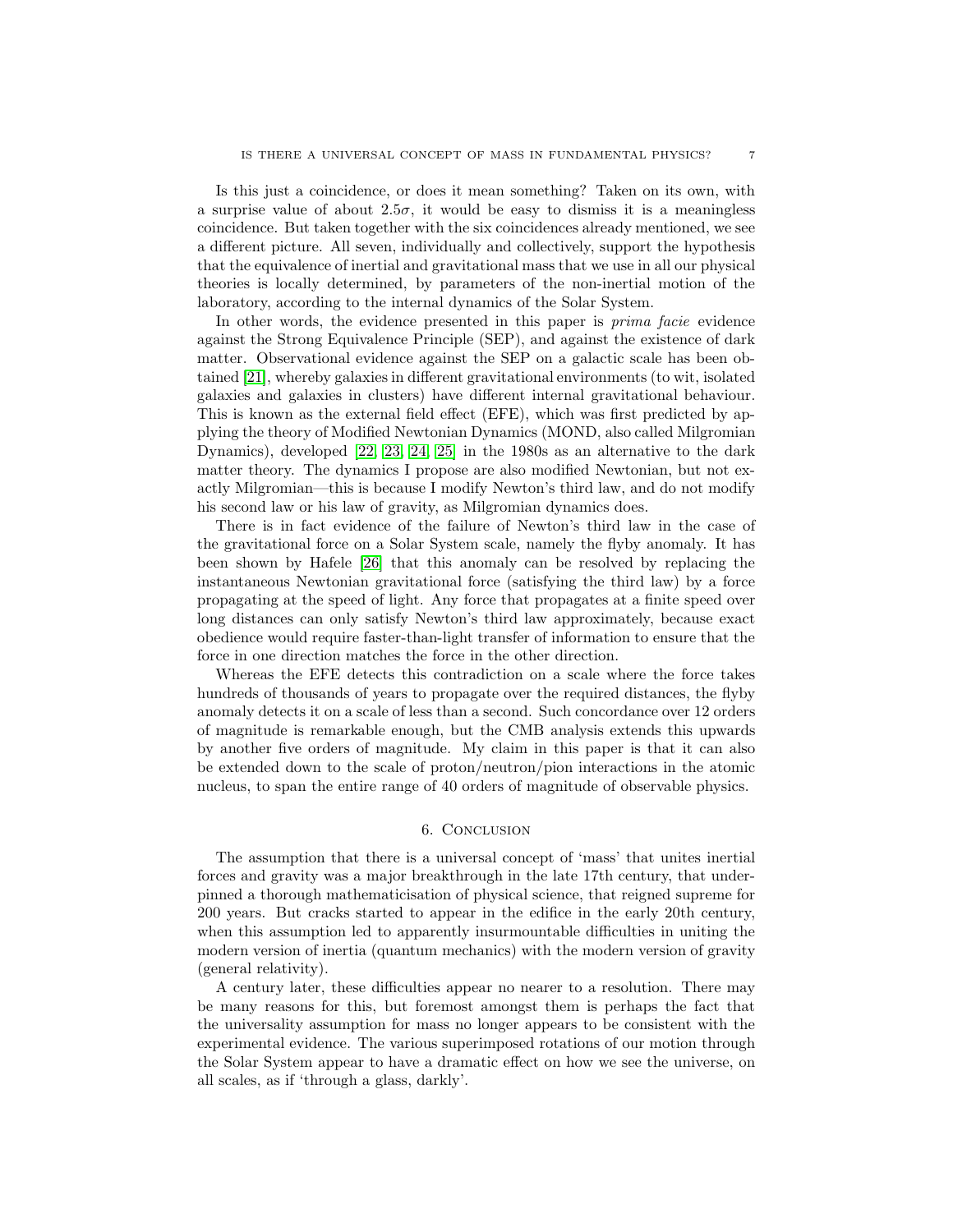#### 8 ROBERT ARNOTT WILSON

The impossibility of shielding any experiment from gravity makes it hard to find evidence against this hypothesis. There is also an argument, that is made in [\[27\]](#page-8-22), that Einstein saw General Relativity as a means of uniting inertia and gravity into a 2-dimensional concept, in the way I have suggested here and in [\[14\]](#page-8-9), rather than as a way of giving a geometrical structure to spacetime in order to reduce inertia/gravity to a single concept. It may be that Einstein's original conception is easier to reconcile with observation, than more recent interpretations of general relativity. Experimental investigations of the effect of rotations on physical measurements [\[28\]](#page-8-23) will therefore be very important for testing these ideas. Einstein's point of view therefore seems to have been that inertia and gravity should be regarded as complementary, rather than equal.

The evidence I have presented here strongly supports this point of view. The probability of obtaining the coincidences I have pointed out, purely by chance, would appear to be around  $10^{-24}$ , assuming they are all independent. But there is evidence they are not independent. For example, [\[19\]](#page-8-14) presents a linear equation relating the electron, proton, neutron, muon and tau particle masses, that involves no Solar System parameters and therefore appears to be both universal and exact. Our p-value for evidence of non-universality therefore changes to  $10^{-21}$ . Similarly, the remaining six mass ratios involve only five independent Solar System parameters, in such a way that the tilt of the Earth's axis is involved in both the electron/proton mass ratio and the baryonic/dark matter ratio. Moreover, the number of days in a year is involved in both the proton/neutron mass ratio and the electron/muon/tau mass ratios. This may perhaps indicate that an explanation for dark matter should be sought in the three generations of leptons, rather than any new particles. But since no such explanation is yet known, this hypothetical possibility does not change our p-value.

Indeed, we can separate the evidence into two parts, one of which is an almost entirely classical/cosmological relationship between electron/proton/neutron and dark matter, while the other is an almost entirely quantum/nuclear relationship between mesons (pions and kaons) and exotic electrons (the muon and tau). Each of these parts of the evidence exhibits a p-value of less then  $10^{-10}$  independently of the other. In other words, each of these areas of physics independently provides what is effectively a  $5\sigma$  signal that gravitational and inertial mass are independent concepts. Taken together, this evidence overwhelming endorses a negative answer to the question posed in the title.

#### Acknowledgements

I would like to thank Indranil Banik for some very useful comments on an earlier draft of this paper.

#### **REFERENCES**

- <span id="page-7-1"></span><span id="page-7-0"></span>[1] I. Newton (1687), Philosophiæ Naturalis Principia Matematica.
- [2] G. T. Gillies (1997), The Newtonian gravitational constant: recent measurements and related studies, Reports on progress in physics 60 (2), 151–225.
- <span id="page-7-2"></span>[3] C. Rothleitner and S. Schlamminger (2017), Invited review article: Measurements of the Newtonian constant of gravitation, G, Review of Scientific Instruments 88, 111101.
- <span id="page-7-3"></span>[4] M. M. Nieto and S. G. Turyshev (2004), Finding the origin of the Pioneer anomaly, Classical and quantum gravity 21, 4005–4024.